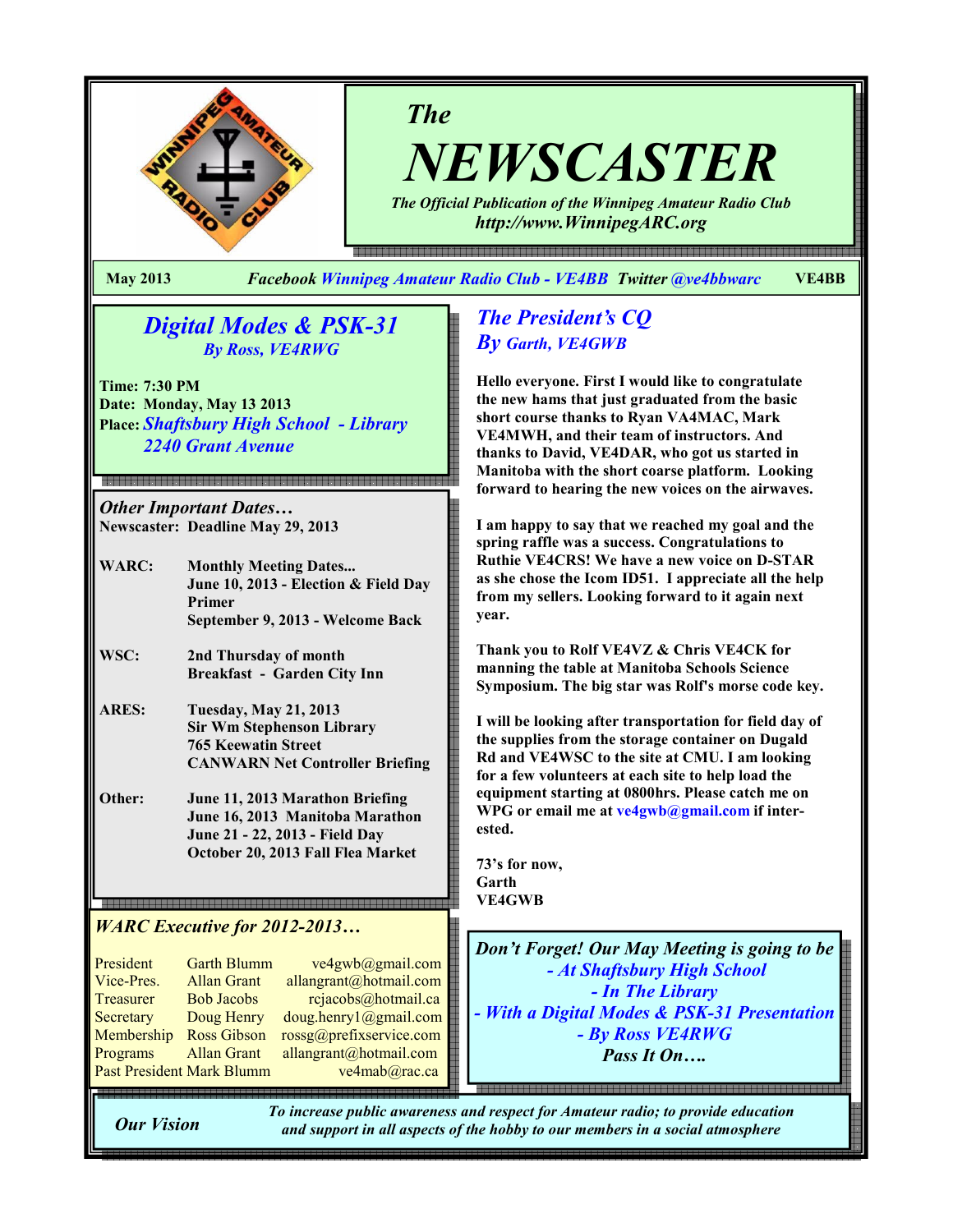#### 2 **WARC Meeting Minutes,** March 11, 2013 Taken by Allan, VA4AJG

President Garth VE4GWB called the meeting to order at 7:35 PM

#### Introductions by members-

There were several visitors in attendance.

#### Minutes-

Motion to accept minutes as printed in the March Newscaster made by Rolf VE4GWN and 2nd by Dick VE4HK. Show of hands approved.

#### Treasures report-

Bob VE4RCJ advised we began the past month with a balance of \$ 5,833.94 with an income of \$ 0.07 and expenses of \$ 142.25 leaving a balance of \$5,691.76.

Membership-Ross VE4RWG membership chair not present.

#### Programs

May: Digital modes including PSK31 by Ross VE4RWG June: Election Night

### RAC-

Report by VE4DRK: RAC Web site to be redeveloped, looking for someone with web design skills to volunteer to help out with this.

Education report - Books available both types

# DX-

Report by Adam VE4SN Stations coming in from Europe, stations heard Morocco, solar activity seems to be diminishing, a couple of DXpeditions planned for May to Africa including Anola. Rolf VE4VZ mentioned that 15m has been good in late pm.

# Raffle Tickets--

Garth VE4GWB advised WARC is selling raffle tickets for an Icom ID51 that is now released in Canada. The tickets are \$ 5 each or 3 for \$ 10. If you want to help WARC raise funds through the raffle see Garth at the break for tickets.

Garth also advised we still have WARC hats available and they are \$ 10 each.

Amateur Radios, Antennas, and more are available from your local Winnipeg ICOM Dealer… Micro-HighTech Communications Ltd. 197 Leila Avenue, Winnipeg, MB (204)-783-1885 Contact George Hill, VE4GDH Visit Icom on the web.. http://www.icomcanada.com/products/

amateur/amateur.html

### Field Day

Garth VE4GWB advised that thanks to Craig VE4CDM we are having Field Day at the Canadian Mennonite University grounds as in the past few years on Jun 22 and 23. Rolf to coordinate, looking for volunteers. Garth will transport equipment.

Food being provided by Savalas consisting of Ukrainian style menu, members pay 5\$, club will subsidize 5\$. Ruth will have ice tea, water and coffee and muffins for Sunday morning.

### Flea Market-

Dick VE4HK advised the WARC Spring Flea Market is being held on Sunday April 14 at the Heritage Victoria Community Club on 950 Sturgeon Road.

Doors open for a last chance to visit Ruth's Kitchen for bunwiches and coffee at 9:30. There will be no soft drinks this year. Doors open for vendor set up at 9:45 and buying starts at 10:30. Tables are sold out.

ARES will be there with their silent auction. Dick knows the prizes are good as he and Mariska donated some. He also suggested if you want to donate to the auction please donate to Ed VE4EIH.

MRS will also have a table with test equipment. So if you are looking to buy a radio you can have it tested. If you have a radio you want help programming be sure to bring along the manual. You can also pay your MRS dues

Dick advised he has contacted Radio World, Durham Radio and Fleetwood to send their brochures to have spread out on a table. They will also have some special deals available.

Micro Hi-Tech have donated two dual band antennas for the flea market

Dick advised draws will take place at 11:30 and everything should wrap up by noon.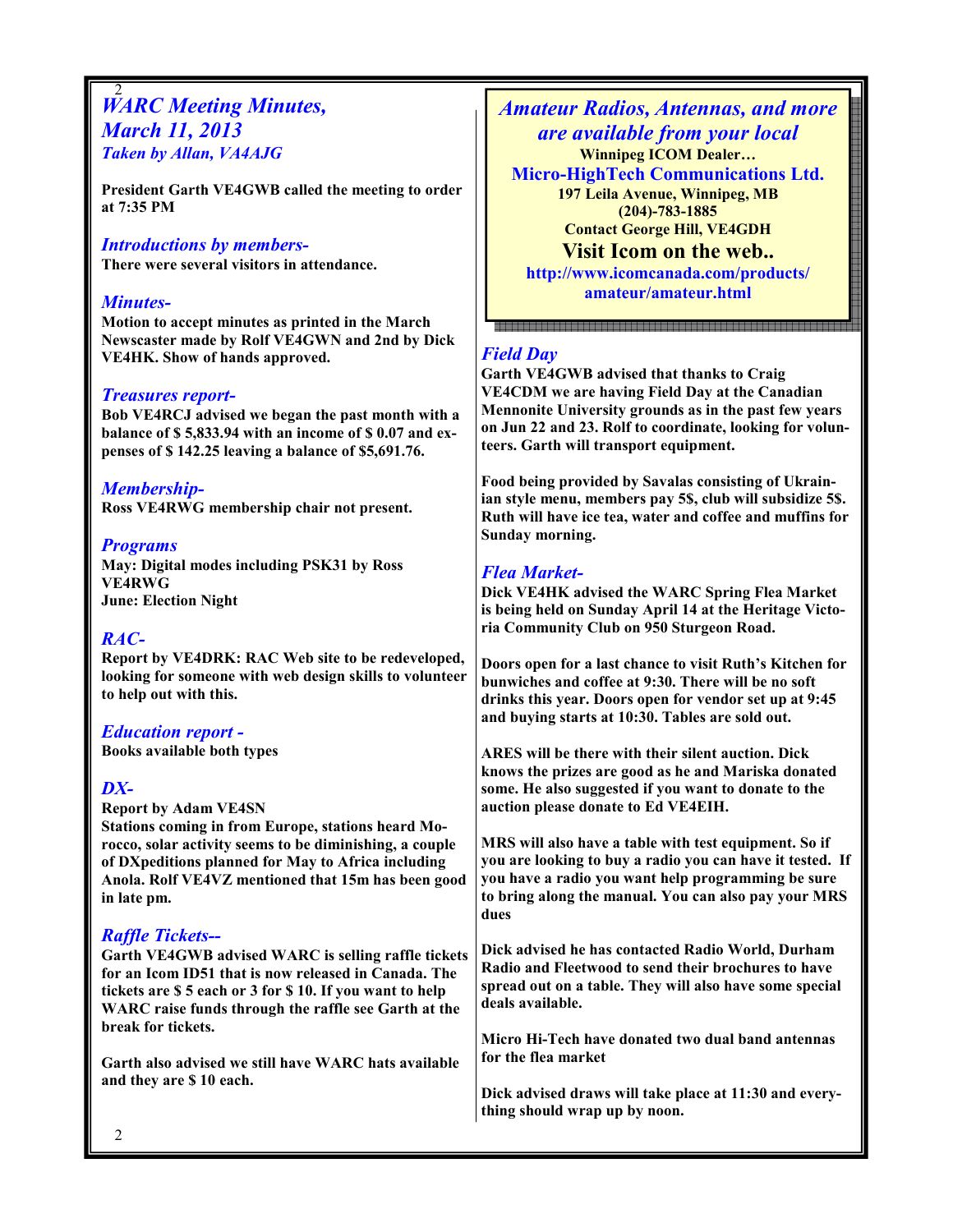| 3<br>Radio World has donated a 100\$ gift certificate, Dur-<br>ham Radio                                                                                                                                                                                                                                                                                                                                                                                     | our event. Fleetwood Digital sent regular brochures.<br>Their table was very busy with amateurs taking the<br>brochures, for future use. Each donated great prizes in                                                                                                                      |
|--------------------------------------------------------------------------------------------------------------------------------------------------------------------------------------------------------------------------------------------------------------------------------------------------------------------------------------------------------------------------------------------------------------------------------------------------------------|--------------------------------------------------------------------------------------------------------------------------------------------------------------------------------------------------------------------------------------------------------------------------------------------|
| Adam will have the QSL bureau set up.                                                                                                                                                                                                                                                                                                                                                                                                                        | lieu of \$10.00 charge per table.                                                                                                                                                                                                                                                          |
| Manitoba School Science Symposium will have a table,<br>April 26-28, Rolf volunteered to man table on Friday,<br>need someone for Saturday, Garth. Nobody Sunday                                                                                                                                                                                                                                                                                             | Vendor setup was from 9:45 until 10:30 am. Buying<br>was from 10:30 until noon. Prize draws began at 11:30<br>am, with Winnipeg ARES, followed by WARC admis-<br>sion draw prizes, and finally by the draw for the<br><b>DSTAR radio. See accompanying list for door prize</b><br>winners. |
| Dick looking for brochure holders, would like to know<br>before Friday if anyone has access to some.                                                                                                                                                                                                                                                                                                                                                         |                                                                                                                                                                                                                                                                                            |
| Jerry VE4GKS motioned for Adjournment at 8:01 PM                                                                                                                                                                                                                                                                                                                                                                                                             | Everything wrapped up shortly after noon.                                                                                                                                                                                                                                                  |
| Doug VE4TG won the 50/50 prize \$19.00                                                                                                                                                                                                                                                                                                                                                                                                                       | Thanks to Ruth VE4XYL for her determination in                                                                                                                                                                                                                                             |
| The Home Brew construction segment followed the<br>general meeting with the following projects presented:                                                                                                                                                                                                                                                                                                                                                    | selling all thirty tables, and hard work preparing muf-<br>fins and bunwiches for Ruth's Kitchen. Thanks also to<br><b>Ruthie VE4CRS and Mariska VE4MMG for helping</b><br>Ruth with food prep the day before the Flea Market.                                                             |
| <b>Crystal Controlled Single Tube Broadcast Band Trans-</b><br>mitter by Grant VE4GAS                                                                                                                                                                                                                                                                                                                                                                        | Thanks also to the following admission door and ven-<br>dor door volunteers                                                                                                                                                                                                                |
| Big Rat King Coiler 250 TH Hartley Oscillator by<br>Robin VE4IO.                                                                                                                                                                                                                                                                                                                                                                                             | <b>VE4DJS Dave Stimpson, VE4RAI Robert Iwa-</b><br>cha, VE4PTH Patrick Harapiak, VE4JUD<br>Judy<br>Harapiak, VE4DLA David Latour, VE4SE Tom<br>Mills, VE4MMG Mariska Maguire, VE4OAK Ed<br><b>Oakes</b>                                                                                    |
| <b>Cheap and Easy SDR Receiver by Bob VE4RCJ</b>                                                                                                                                                                                                                                                                                                                                                                                                             |                                                                                                                                                                                                                                                                                            |
| <b>Homebrew Portable D-Star Hotspot by Garth</b><br><b>VE4GWB</b>                                                                                                                                                                                                                                                                                                                                                                                            |                                                                                                                                                                                                                                                                                            |
| <b>WARC Spring Flea Market Report</b><br><b>By Dick, VE4HK</b>                                                                                                                                                                                                                                                                                                                                                                                               | Finally, thanks to the anonymous helpers who set up<br>the tables before, and took them down afterwards. We<br>could not have done it without all that help                                                                                                                                |
| The WARC Spring Flea Market was held on Sunday,<br>April 14, at Heritage Victoria Community Centre.                                                                                                                                                                                                                                                                                                                                                          | <b>Dick Maguire VE4HK</b><br><b>Flea Market Coordinator</b>                                                                                                                                                                                                                                |
| Doors opened at 9:30 for coffee, muffins, bunwiches,<br>coffee, and every ham's favourite, eyeball QSO's. The<br>foyer was packed with hams, from the beginning.<br>Ruth's Kitchen sold over 100 cups of coffee, before<br>buying began at 10:30                                                                                                                                                                                                             | <b>D-Raffle Winner </b><br>Congratulations to Ruthie, VE4CRS, the winner of the<br>Winnipeg Amateur Radio Club's "Winner's Choice"<br>raffle drawn at the WARC Spring Flea Market!                                                                                                         |
| We were very fortunate that the weather was beautiful.<br>Skies were clear, and the temperature was around<br>freezing. Meanwhile, there was a weather warning in<br>North Dakota. Visibility was about half a mile in snow<br>around Bismarck, with strong winds, and recommen-<br>dations that no one travel on the highways. The fore-<br>cast for Winnipeg, a few days before the Flea Market,<br>was for that kind of weather. The bad weather held off |                                                                                                                                                                                                                                                                                            |

3 Durham sent brochures with special pricing, just for Ruth VE4XYL sold all 30 tables. This was a big improvement over last fall, when only 20 tables were taken. Ruth could have sold even more tables, if they were available. One table was occupied by Radioworld, Durham Radio, and Fleetwood Digital. Radioworld and VE4CRS, with her prize choice, the Icom 51AD D-Star

until late Sunday night, when everyone was safely

home.

WARC President Garth -VE4GWB, presents Ruthie hand held!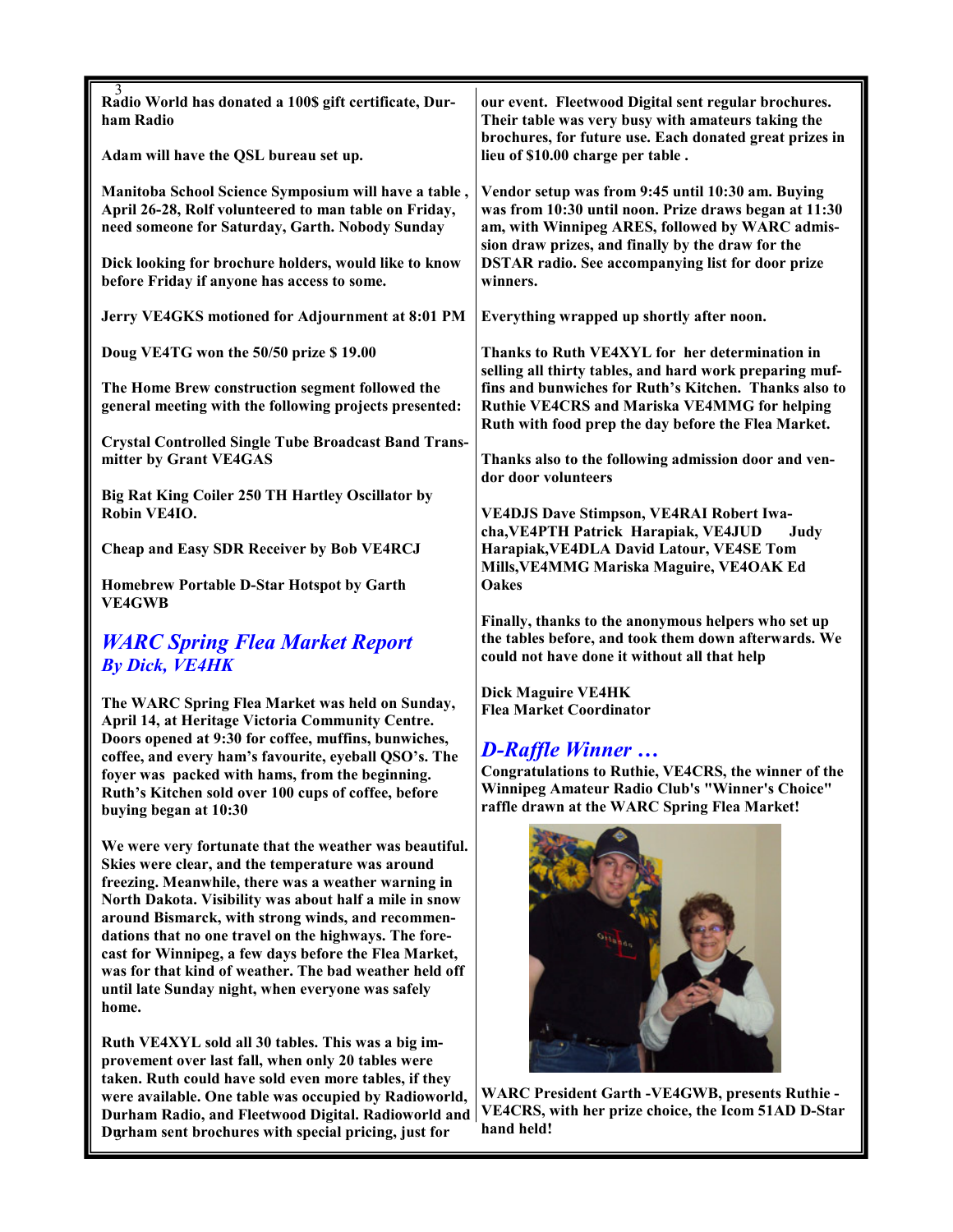# 4 April Home Brewers -

Crystal Controlled Single Tube Broadcast Band Transmitter by Grant VE4GAS





Big Rat King Coiler 250 TH Hartley Oscillator by Robin VE4IO.





Cheap and Easy SDR Receiver by Bob VE4RCJ





Homebrew Portable D-Star Hotspot by Garth VE4GWB



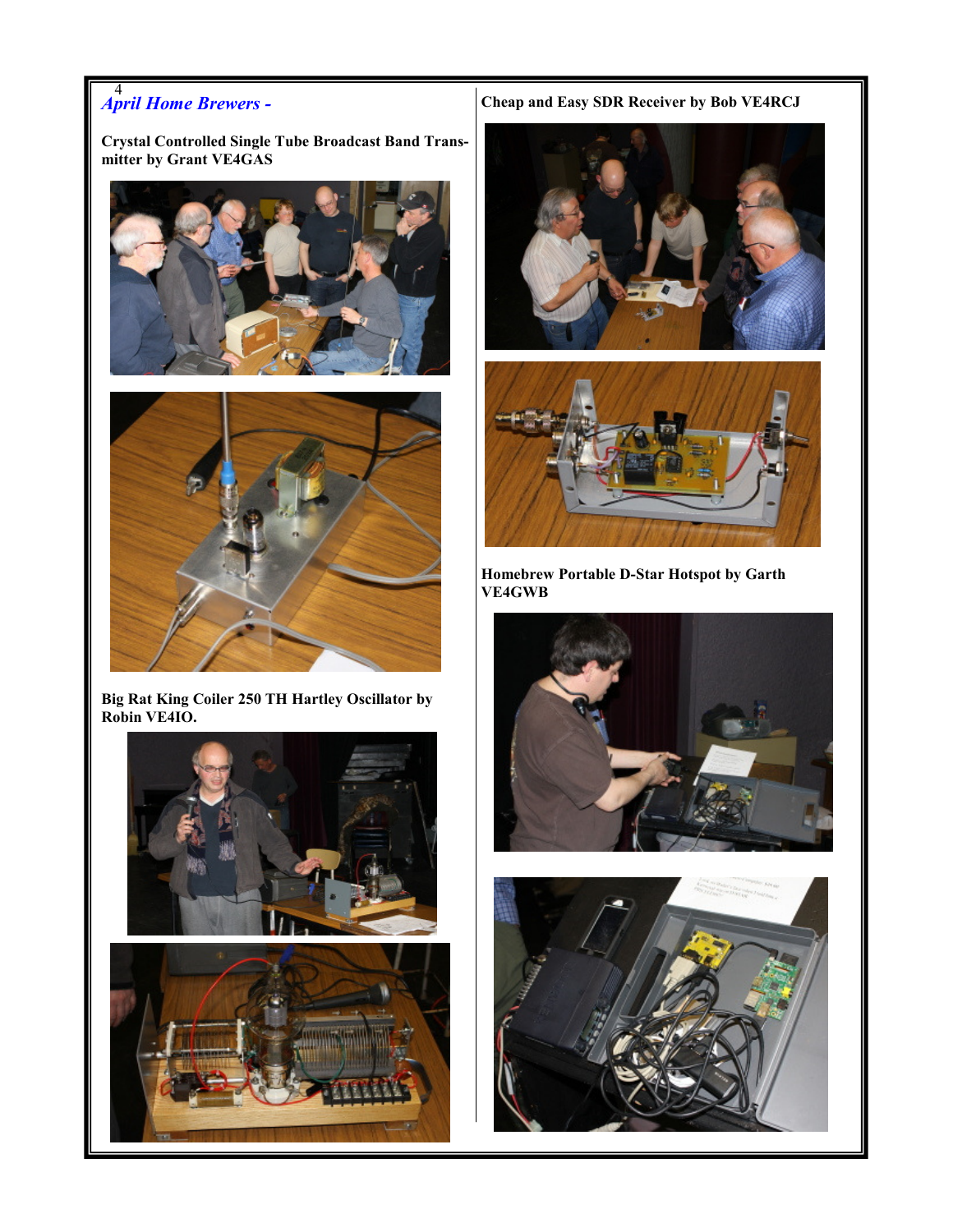#### 5 Winnipeg ARES Jeff Dovyak VE4MBQ ve4mbq@rac.ca

Troy Pauls ACP gave us an excellent presentation on the STARS Medical Helicopter at our APR General Meeting. In mid-MAY we will be visiting the STARS Base at the airport.

Winnipeg ARES Fundraising Chair Ed Horton VE4EIH assisted by VE4s YYL, GWN & SYM did a terrific job with the ARES Silent Auction at the WARC Flea Market 14 APR. Ed's report follows. Thanks to those who donated items for the Silent Auction prize lots and thanks to all who support Winnipeg ARES by purchasing draw tickets. Prize Lot #1, ticket # 625636 was not claimed at the Silent auction site – if you have this ticket please contact Ed VE4EIH by SUN 12 MAY or the lot will go to our next Silent Auction. Thanks to Darcy Wilson VE4DDW for his recent cash donation and on-going support of Winnipeg ARES.

At press time a mass public volunteer sandbag campaign for Winnipeg is not anticipated based on predicted river levels in Winnipeg. Check out the new appearance for the City's EmergWeb, http://www.winnipeg.ca/emergweb/

Our next General Meeting TUE 21 MAY 1900h Sir Wm Stephenson Library 765 Keewatin Street will focus on CANWARN Net Controller Briefing beginning at 1900h.

Winnipeg ARES will be providing volunteer Amateur Communications SUN 26 MAY for the RCAF Run – if interested in volunteering please contact Craig Martin VE4CDM ve4cdm@gmail.com.

# The Winnipeg ARES Silent Auction By Ed, VE4EIH

The Spring Silent Auction for Winnipeg ARES is now completed. There was many donations made for the prize lots. There were a total of 6 prize lots, up for winning at this year's Spring Silent Auction. The items donated ranged from a battery charger, posters, cleaning supplies, and a wide of variety of Interesting Items.

This year's Spring Silent Auction was based on many people. 1st were the prize donors:

5 VE4ACX and Darcy Wilson VE4DDW. Mariska Maguire VE4MMG, Dick Maguire VE4HK, Sue Collings VE4SYM, Fred Collings VE4TRO, Ruth Mills VE4XYL, Tom Mills VE4SE, Glen Napady VE4GWN, Rosi Napady VE4YYL, Ruthie Maman VE4CRS, David Rosner VE4DAR, Yori Tsuji



George Hill of Micro High Tec donated a dual band antenna.

We are very thankful for all the items that where donated. Some items were placed aside for use at the fall Flea Market.

Rosi and Glen Napady also assisted at our Silent Auction table by selling tickets. While many interested people came by the table during the course of the Silent Auction only a few can win a prize lot, however all participants are winners because they support ARES!

There were six prize lots. But only five of the prize lots were claimed. Prize Lot # 1 will be held until 12 MAY after that it will go back into the pool for the next Silent Auction.

 Lot 1 # 625636 Lot 2 Ed Henderson VE4YU Lot 3 Rick Jones VE4AV Lot 4 Don Suarez VA4DON Lot 5 Greg Bilinsky VE4GMB Lot 6 Grant Sesak VE4GAS The Winnipeg ARES Silent Auction was able to raise a

significant amount, thanks to all donors participants and helpers.

Ed Horton VE4EIH Fundraising Chair - Winnipeg ARES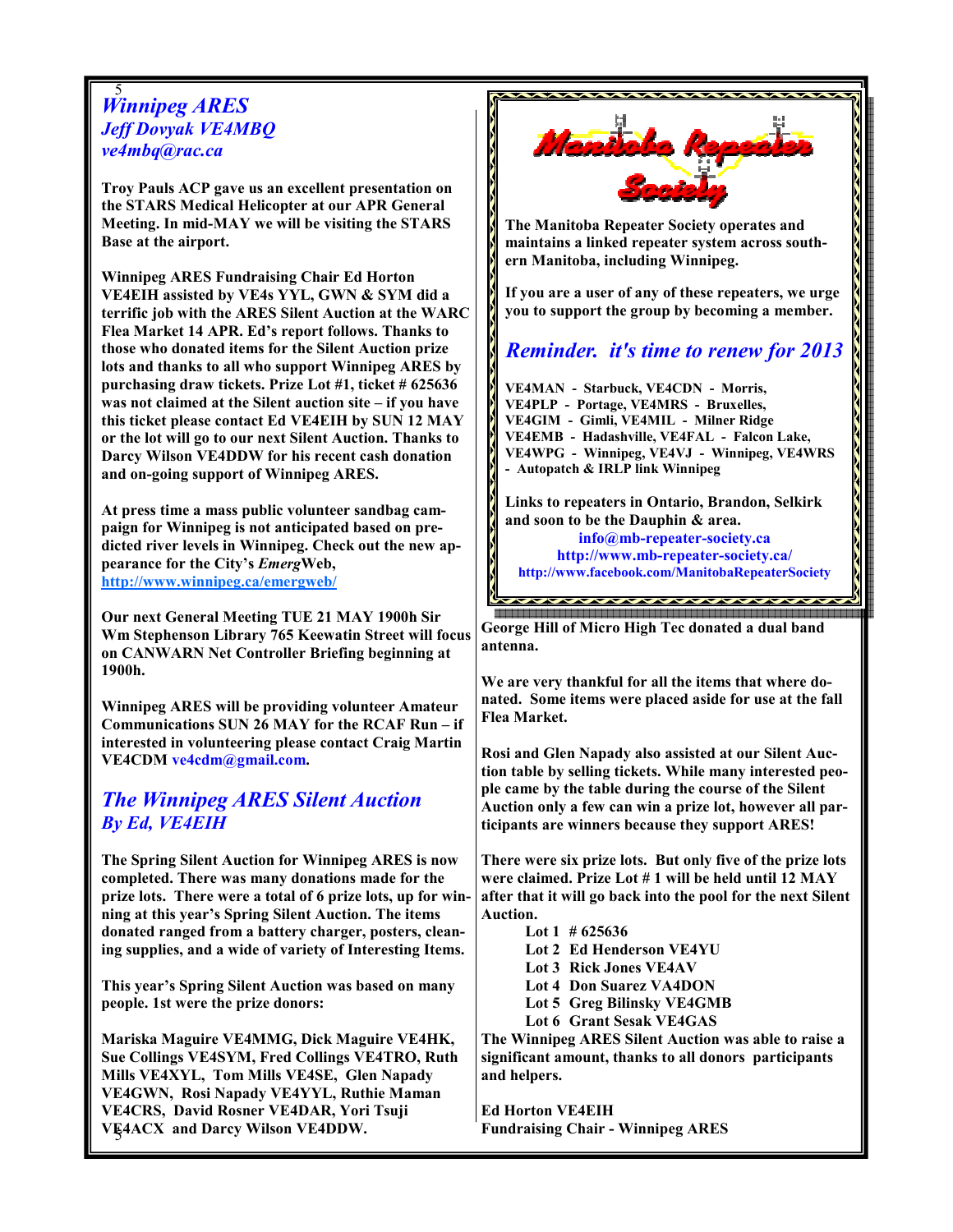### 6 WSCRC Happenings The Old Timers' Corner by Ed Henderson VE4YU

Winnipeg Senior Citizens Radio Club will be taking part again this year in the 10th Doors Open Winnipeg weekend. The dates are May 25 & 26 2013 (Saturday & Sunday). Website is www.doorsopenwinnipeg.ca. This free annual event celebrates Winnipeg's unique spaces, architecture and history. Doors Open originated in France in the mid-1980s and has since been held in cities such as New York City, Sydney, Rio de Janeiro and Toronto. Halifax will join this year.

The Amateur Radio HF bands have been up and down but lots of great contacts can be made, sometimes at odd hours of the day or night.

The United States Army, Air Force, Navy, Marine Corps, and Coast Guard are co-sponsoring the annual military/amateur radio communications tests in celebration of the 62nd Anniversary of Armed Forces Day (AFD). This HF event will take place on Saturday , 11 May. You listen for MARS stations outside the ham bands (see MARS website www.usarmymars.org) and talk to them on Amateur frequencies. Modes used are mainly SSB but CW & RTTY also used. They have some neat QSL cards and callsigns such as AAR, NBL & WAR. The Secretary of Defense message will be transmitted via digital modes including RTTY, PAC-TOR, AMTOR, PSK-31, MFSK and MT63. A neat certificate is awarded for copying it.

Have you checked out the interesting articles on the RAC website? The info under 'World War II and Post WWI YL "Spark" stories' is well worth a look! Go to http://www.rac.ca.



Ed VE4OAK, Paul VE4AEY & Adam VE4SN (Garden City 2009)

Do you remember August 2009 and the WSCRC display at Garden City? It was a good outing and an opportunity to showcase Amateur Radio to the public.

Hey, we should do that again!

Get or stay Radio Active on HF and carry on the tradition! Until next time, I hope to hear you On The Air. --… …-- 73!

# Shaftesbury Student "November India Romeo" Receives an Amateur Radio By Rob, VE4SHS

Last spring the Winnipeg Amateur Radio Club (WARC) ran a radio certification course at Shaftesbury High School. The photo below shows our newly certified students, Jake Booth (VE4RED) and Alex Poersch (VA4ELF) along with Nishadh Rathod (VE4NIR) and Mr. Striemer (VE4SHS). Nishadh received his amateur radio certification when he was a grade 10 student. As a longtime member of SHARP, Nishadh was presented with an ICOM hand held transceiver donated by a generous Winnipeg ham (VE4EO). "Thanks Norm!" Amateur radio is a key component of the Shaftesbury High Altitude Robotics Project known as SHARP.



#### Why Become a Radio Amateur?

As we again approach flood season and the Manitoba Marathon, we should be reminded of the valuable services provided by volunteer radio amateurs in Canada and the United States. The Amateur Radio Emergency Service, ARES is a corps of trained amateur radio operators who provide emergency communications. You may be surprised to learn that amateur radio provides backup communications for manned spaceflights. Astronauts are radio amateurs too. International Space Station commander Chris Hadfield's callsign is VA3OGG. The VA3 prefix denotes Hadfield's home province of Ontario. At Shaftesbury, amateur radio is used to track SHARP high altitude balloons ( http:// aprs.fi ) but it can also provide a data link to a robot. There are many other interesting aspects to amateur radio.

Shaftesbury will be hosting the May 13th meeting of the Winnipeg Amateur Radio Club in the new library at 7:30 PM.

Anyone interested in attending can contact Mr. Striemer at rstriemer@pembinatrails.ca for more information. Everyone is welcome.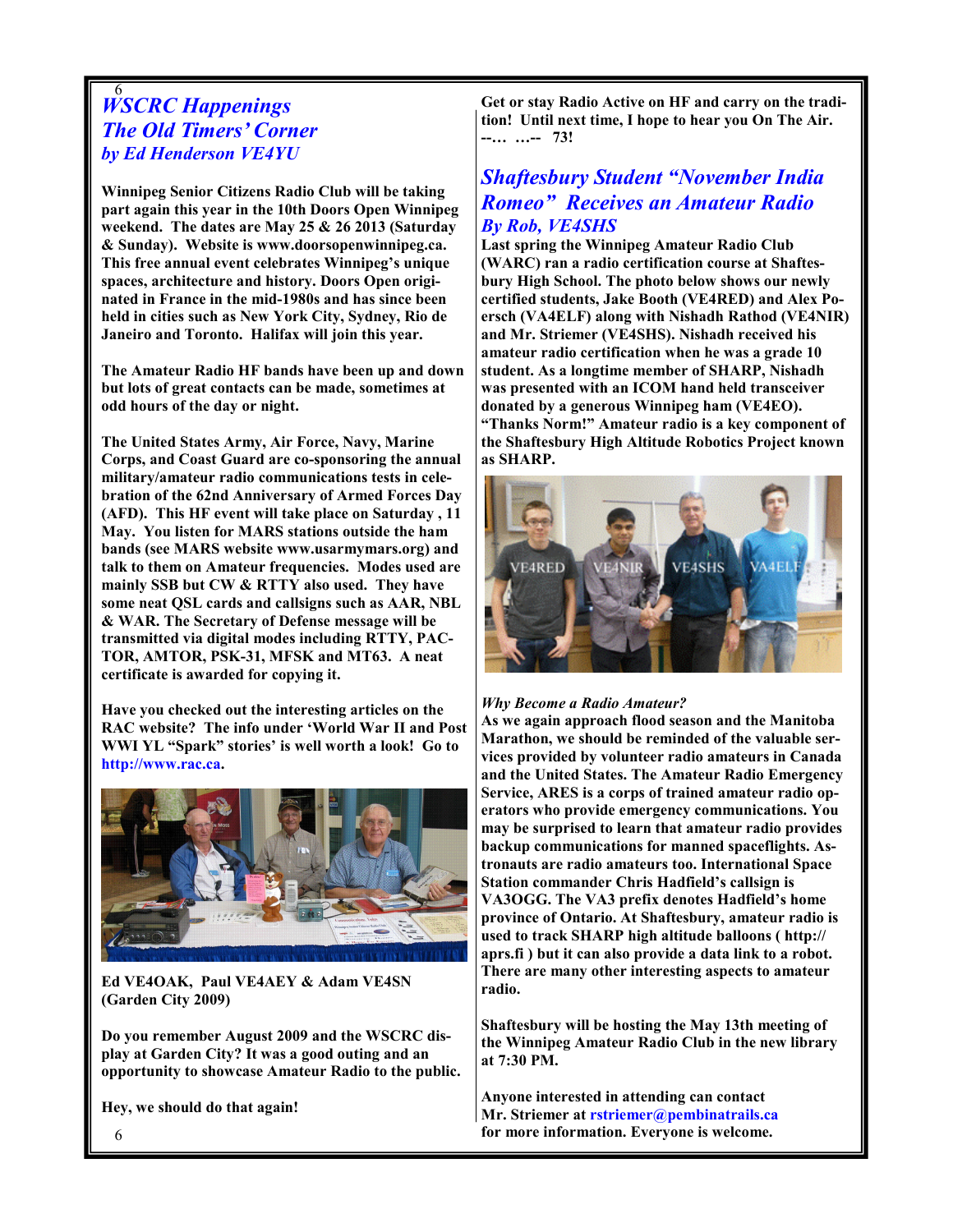

### RAC Bulletin 2013-016E - RAC completes Review of Amateur Radio Exam Questions 2013-04-27

On April 17th 2013, RAC submitted the final documents called for in the contract it won to review the question banks used for exams for the Basic and Advanced certification of Canadian radio amateurs.

Industry Canada had issued a request for proposals to undertake the review in December 2012. RAC engaged RAQI to collaborate on the French language component of the work and submitted a response to the proposal. The \$20,000 contract was awarded to RAC late in January.

The first phase of the contract, completed on March 13, consisted of a complete review of all the questions and answers used for amateur radio certification in Canada. At the end of this phase RAC delivered a comprehensive set of recommendations to improve and modernize the question banks. In most cases this involved detailed editing of existing questions but proposals were also made to delete or replace obsolete or inaccurate questions and add questions on aspects of amateur radio that had grown in importance since the last review.

The review concentrated on the accuracy and clarity of the questions and answers and recommended changes where required to eliminate possible confusion over the correct answer to each question. Some errors were easy to identify such as typing mistakes showing an obviously incorrect answer as correct. Others, particularly related to ensuring that all incorrect answers were truly incorrect, required more careful study. The review team took special care in comparing questions in both languages so that the English and French versions conveyed the same information.

Clear, accurate and understandable exam questions are an important element in making amateur radio accessible to all Canadians. RAC sees an up to date and well functioning exam system as an important element in bringing more people into amateur radio to ensure its continuation and growth, a priority objective of the national organization.

On April 4th, Industry Canada officials kicked off phase 2 of the project by providing a preliminary reaction to the RAC recommendations made in phase 1. Over the next 13 days the RAC-RAQI team reviewed the Industry Canada comments and where appropriate provided additional comments and recommendations.

The first phase had identified most areas of needed change and as a result the Phase Two report contained a significantly smaller set of recommendations. Industry Canada will make the final decision on changes to the questions after considering the RAC Phase 2 report. However the exchange of comments so far suggests that the RAC review will lead to a significant improvement and updating of the question banks.

RAC understands the importance of amateur radio courses and educational material developed and delivered by dedicated volunteers across the country. Changes in the question banks can lead to increased work by these volunteers and the Review Team worked to propose changes in ways that will minimize the updating. Many questions will remain as they were before the review. When proposing deleting obsolete questions the Team recommended replacement questions so that question numbering of the unchanged questions would not have to be changed.

RAC is already planning for the transition. Once Industry Canada makes public the updated questions banks, we will prepare information identifying where changes have been made to assist instructors in modifying their course materials and examiners in preparing for the change. As has been mentioned in previous bulletins, the curriculum has not been changed. The topics addressed in the exams and consequently in courses and educational material remain the same. The changed questions will assess the knowledge of these same topics but should be clearer, more accurate, more understandable and relevant to modern amateur radio.

RAQI has been an excellent partner in this project and all francophones should immediately see the vast improvement in the French language questions when the new questions banks are approved and made public.

A great deal of effort has gone into the review and we are happy that it is being received well. RAC will continue to work with Industry Canada through existing consultative arrangements to provide Canadian radio amateurs with the best possible circumstances to pursue their hobby. As well, based on the success of this project, RAC looks forward to competing for contracts on significant projects related to amateur radio if the opportunity presents itself in the future.

For more information contact Glenn MacDonell, Project Manager, Question Bank Update Project and Deputy Director Ontario North East, (ve3xra@rac.ca).

Geoff Bawden, VE4BAW President and Chair RAC

\*\*----\*\*

Vernon Ikeda - VE2MBS/VE2QQ Pointe-Claire, Québec RAC Blog Editor/RAC E-News/Web News Bulletin Editor

Consider Joining RAC Today https://www.rac.ca/en/rac/membership/form/

\*\*\*\*\*\*\*\*\*\*\*\*\*\*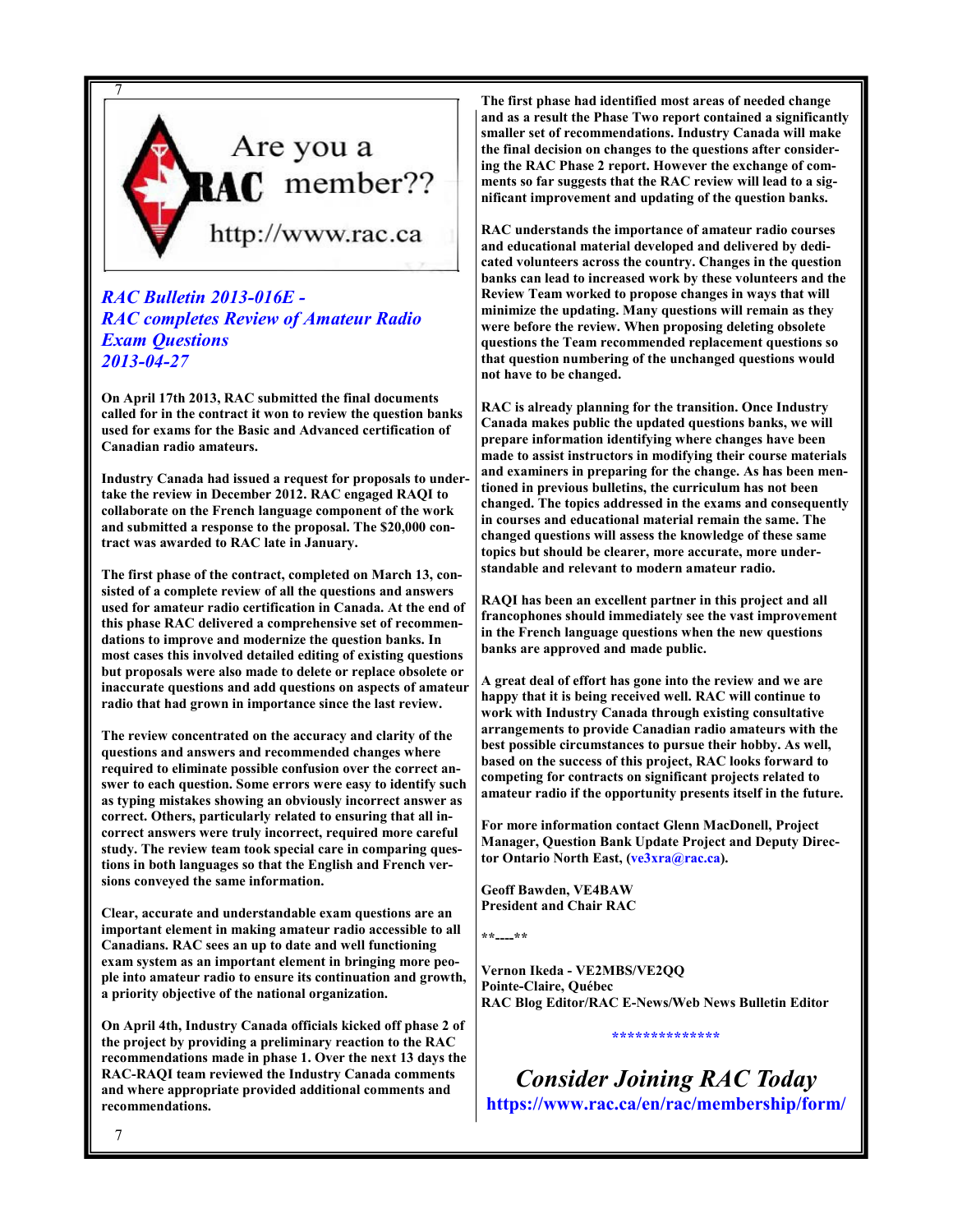| 8<br><b>Contest Calendar</b>                                            | <b>MI QRP Memorial Day CW Sprint</b><br>2300Z, May 26<br>to 0300Z, May 27 |
|-------------------------------------------------------------------------|---------------------------------------------------------------------------|
| <b>Extracted From</b><br>http://www.hornucopia.com/contestcal/          | <b>NCCC Sprint Ladder</b><br>0230Z-0300Z, May 31                          |
|                                                                         |                                                                           |
| For May $\ldots$                                                        | <b>Into June </b>                                                         |
| <b>ARS Spartan Sprint</b><br>0100Z-0300Z, May 7                         | 10-10 Int. Open Season PSK Contest<br>0000Z, Jun 1                        |
| <b>CWops Mini-CWT Test</b><br>1300Z-1400Z, May 8                        | to 2400Z, Jun 2                                                           |
| and 1900Z-2000Z, May 8                                                  | Wake-Up! QRP Sprint<br>0600Z-0800Z, Jun 1                                 |
| and 0300Z-0400Z, May 9                                                  | <b>Maritimes QSO Party</b><br>1200Z-2400Z, Jun 1                          |
| <b>NAQCC-EU Monthly Sprint</b><br>1800Z-2000Z, May 8                    | <b>SEANET Contest</b><br>1200Z, Jun 1                                     |
| AQCC Straight Key/Bug Sprint 0030Z-0230Z, May 9                         | to 1200Z, Jun 2                                                           |
| <b>QRP Minimal Art Session</b><br>1600Z-2200Z, May 9                    | <b>Alabama QSO Party</b><br>1600Z, Jun 1                                  |
| <b>NCCC Sprint Ladder</b><br>0230Z-0300Z, May 10                        | to 0400Z, Jun 2                                                           |
| <b>Slobozhansky Sprint Contest</b>                                      | <b>ARS Spartan Sprint</b><br>0100Z-0300Z, Jun 4                           |
| 1800Z-1959Z, May 10 (SSB)                                               | <b>NCCC Sprint Ladder</b><br>0230Z-0300Z, Jun 7                           |
| and 2000Z-2159Z, May 10 (CW)                                            |                                                                           |
| VK/Trans-Tasman 80m Contest, Phone                                      | <b>Good Luck In The Contest</b>                                           |
| 0800Z-1400Z, May 11                                                     | ********************                                                      |
| <b>EUCW Fraternizing CW QSO Party</b>                                   |                                                                           |
| 1000Z-1200Z, May 11                                                     | <b>Manitoba Marathon</b>                                                  |
| and 1800Z-2000Z, May 12                                                 | <b>Jeff Dovyak VE4MBQ</b>                                                 |
| 1200Z, May 11<br><b>SKCC Weekend Sprintathon</b>                        | ve4mbq@rac.ca                                                             |
| to 2400Z, May 12                                                        |                                                                           |
| <b>HPC World Wide DX Contest</b><br>1200Z, May 11                       |                                                                           |
| to 1159Z, May 12                                                        | The 2013 Amateur Radio Group Volunteer Briefing is                        |
| <b>CQ-M International DX Contest</b><br>1200Z, May 11                   | TUE 11 JUNE 1900h Norwood Community Club                                  |
| to 1159Z, May 12                                                        | 87 Walmer (Map 17 C8 in the Sherlock Map Book).                           |
| <b>VOLTA WW RTTY Contest</b><br>1200Z, May 11                           | Although the briefing starts at 1900h we will begin dis-                  |
| to 1200Z, May 12                                                        | tribution of race information, documentation, volun-                      |
| <b>Portuguese Navy Day Contest</b><br>1500Z, May 11                     | teer t-shirts and pre-arranged equipment loans at                         |
| to 1500Z, May 12                                                        | 1815h.                                                                    |
| 1700Z, May 11<br><b>Nevada Mustang Roundup</b>                          |                                                                           |
| to 1700Z, May 12                                                        | If you volunteered for the Marathon as an                                 |
| 1700Z-2100Z, May 11<br><b>FISTS Spring Sprint</b>                       | Amateur Operator you must attend this briefing or                         |
| 2300Z, May 11<br><b>50 MHz Spring Sprint</b>                            | send someone else in your place - if doing that please                    |
| to 0300Z, May 12                                                        | provide advance notice.                                                   |
| RSGB 80m Club Championship, Data                                        |                                                                           |
| 1900Z-2030Z, May 15                                                     | The following Amateurs have registered as 2013                            |
| His Maj. King of Spain Contest, CW<br>1200Z, May 18<br>to 1200Z, May 19 | <b>Manitoba Marathon volunteers:</b>                                      |
| <b>Feld Hell Sprint</b><br>1600Z-1800Z, May 18                          |                                                                           |
| <b>Baltic Contest</b><br>2100Z, May 18                                  | VA4s AJG, CAT, DON, IAM, MAC and VE4s ABY,                                |
| to 0200Z, May 19                                                        | ACX, AJO, ALW, AND, AIN, ANF, BN, BOY, CDM,                               |
| Run for the Bacon QRP Contest 0100Z-0300Z, May 20                       | CEU, CHT, CZK, DAE, DJS, DWG, DXR, EA, EAR,                               |
| <b>SKCC Sprint</b><br>0000Z-0200Z, May 22                               | EDH, EH, EIH, ESA, ESX, FHS, GKS, GLS, GMT,                               |
| <b>CWops Mini-CWT Test</b><br>1300Z-1400Z, May 22                       | GWB, GWN, GZ, HAY, HAZ, HK, HQ, JAH, JBL,                                 |
| and 1900Z-2000Z, May 22                                                 | JDH, JHJ, JNF, JLO, KU, KLM, LDI, LYN, MAB,                               |
| and 0300Z-0400Z, May 23                                                 | MBQ, MHZ, MMG, MWH, NCH, PH, PEH, PPG, QB,                                |
| <b>RSGB 80m Club Championship, CW</b>                                   | RAI, RDO, NQ, RIC, RST, SBS, SE, SCH, STS, SYM,                           |
| 1900Z-2030Z, May 23                                                     | TG, TRO, TTH, TSY, UG, UK, VB, VZ, WTF, XYL,                              |
| <b>NCCC Sprint Ladder</b><br>0230Z-0300Z, May 24                        | YYL.                                                                      |
| <b>CQ WW WPX Contest, CW</b><br>0000Z, May 25                           |                                                                           |
| to 2359Z, May 26                                                        | If you believe that you registered with me as an Ama-                     |
| <b>Portuguese Navy Day Contest, Digital</b>                             | teur volunteer but don't see your call-sign above please                  |
| 0800Z-2000Z, May 25                                                     | contact me ASAP. ve4mbq@rac.ca                                            |
| 1300Z-1600Z, May 26<br><b>SARL Digital Contest</b>                      | We could still use another 3 back-up operators.                           |
|                                                                         |                                                                           |
| $8\,$                                                                   |                                                                           |